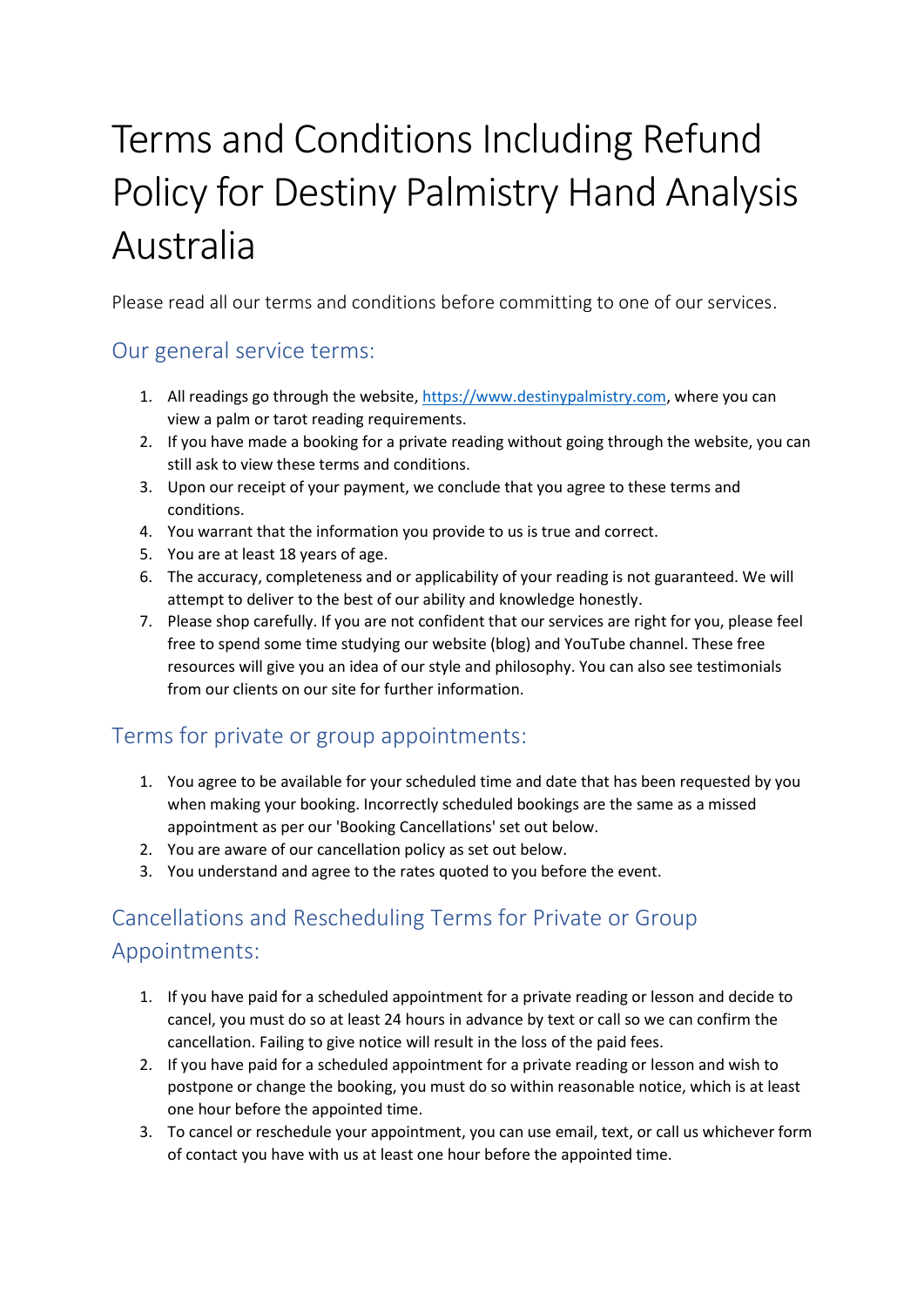## Liability Disclaimer

- 1. The readings are subject to your interpretation, and we all have our way of processing information. Destiny Palmistry and Sari Puhakka make no representation or warranty, express or implied, regarding the information, content, materials, or services offered by any palm or tarot reader.
- 2. By booking Destiny Palmistry services, you explicitly acknowledge that all readings and advice arising from there are for the sole purpose of entertainment.
- 3. Destiny Palmistry and its advisors, tarot and palm readers, or experts are not responsible for your decisions or choices based on our guidance or information for any products or services.
- 4. Insight into any area of your life provided during psychic, tarot or palm reading is for guidance purposes only.
- 5. Any information you share should be at your discretion, and common sense should always prevail.
- 6. Always take the time to check out all your options. Before making any major life decisions, we strongly advise to seek professional advice from qualified persons in that field, finances, medical care, legal, careers, or professional.
- 7. Sari Puhakka and Destiny Palmistry do not take any responsibility for your actions during or after the reading.
- 8. Your continuing to use our website and or any services provided is confirmation that you understand and accept these terms and act accordingly without recourse.

## Payment Policy:

## Payment Policy for Event and Party Bookings:

- 1. Please ensure you are aware of the day and night rates for events or parties.
- 2. A deposit of 50% on confirmation of event booking and full payment is due on or immediately after the event, by e-transfer, credit card, cash, or PayPal.
- 3. A 24-hour advance cancellation notice is required for event bookings; otherwise, the 50% deposit will be forfeit.
- 4. If the event continues past midnight, rates increase. If additional time is to be added to the event without pre-booking, premium rates also apply.
- 5. The client will discuss and clarify all aspects before the event to clear and confirm expectations.

## Payment Policy for Online Readings

- 1. All online readings are paid in advance. Payments can be made through Pay Pal or Credit Card using the website Stripe service.
- 2. Your reading may be placed in a queue if others have ordered before you.
- 3. The waiting time to receive your reading after an approved payment can vary between 48 hours to seven days depending on demand.